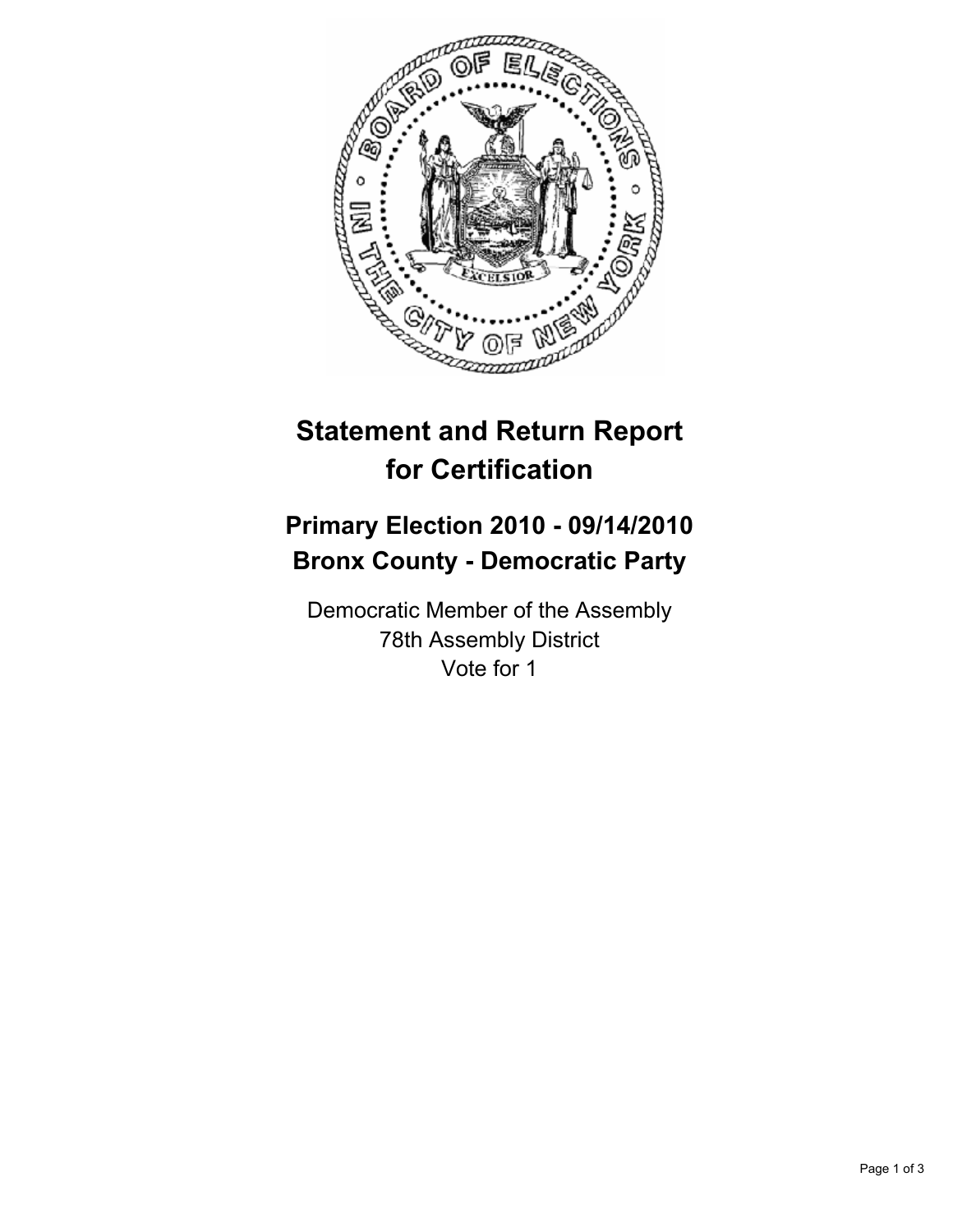

## **Assembly District 78**

| <b>PUBLIC COUNTER</b>       | 4,107 |
|-----------------------------|-------|
| <b>EMERGENCY</b>            | 0     |
| ABSENTEE/MILITARY           | 83    |
| <b>AFFIDAVIT</b>            | 89    |
| <b>JOSE RIVERA</b>          | 2,641 |
| <b>SERGIO VILLAVERDE</b>    | 826   |
| CASTRO (WRITE-IN)           | 1     |
| CUAMO (WRITE-IN)            | 1     |
| DEIRDE PAYNE (WRITE-IN)     | 1     |
| HECTOR RAMIREZ (WRITE-IN)   | 4     |
| JAMAS PEREZ (WRITE-IN)      | 1     |
| NAOMI RIVERA (WRITE-IN)     | 1     |
| NELSON CASTRO (WRITE-IN)    | 1     |
| RANGLE (WRITE-IN)           | 1     |
| RUBEN DIAZ (WRITE-IN)       | 1     |
| WILLIAM SULLIVAN (WRITE-IN) | 1     |
| <b>Total Votes</b>          | 3,480 |